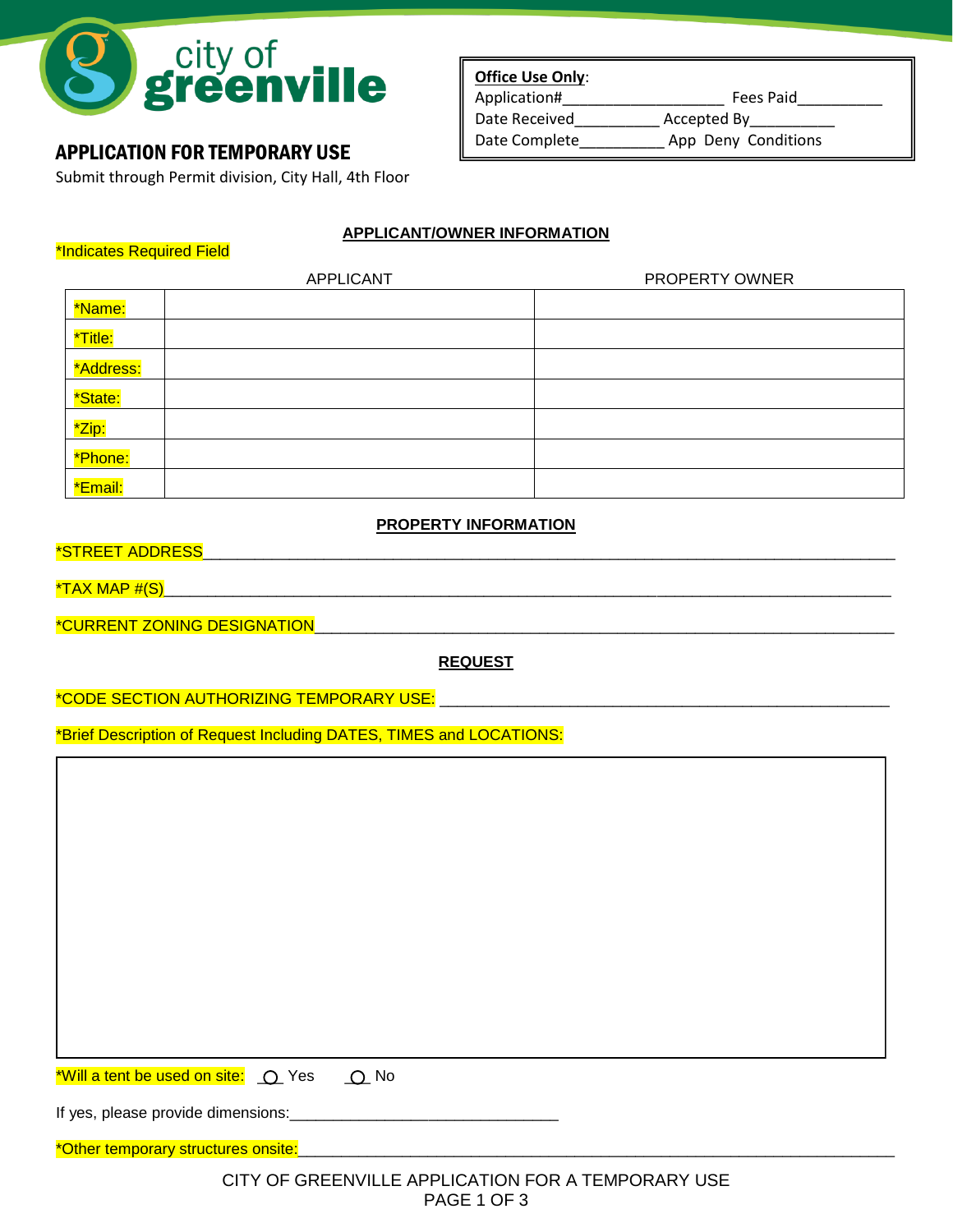

# **INSTRUCTIONS**

- 1. The application and fee, **made payable to the City of Greenville**, must be submitted to the Planning and Development Office during normal business hours.
	- a. Temporary Use  $$50.00$

- 2. The Applicant/Property Owner must respond to the "Standards" questions on page 2 of this application stating why you believe the application meets the requirements for the granting of a temporary use. Please refer to *Section 19-4.5.2, General Standards for All Temporary Uses and Structures* and *Section 19-4.5.3, Specific Standards for Certain Temporary Uses and Structures* of the Code of Ordinances for additional information.
- 3. Please attach a scaled drawing of the property that reflects, at a minimum, the following: (A) property lines, existing buildings, and other relevant site improvements; (B) the nature and dimensions of the proposed use or activity; (C) existing buildings and other relevant site improvements on adjacent properties; and, (D) topographic, natural, or any other features relevant to the requested temporary use.
- 4. The Administrator shall review the application for sufficiency pursuant *Section 19-2.2.6, Determination of Sufficiency*, prior to routing the application for staff review. If the application is determined to be insufficient, the Administrator shall application conference with a planner, who will review your application for sufficiency at the time it is submitted. Please contact the Applicant to request that the Applicant resolve the deficiencies. You are encouraged to schedule an call (864) 467-4476 to schedule an appointment.
- 5. The Applicant/Property Owner is advised that any permanent alterations to the site are prohibited.
- 6. The Applicant/Property Owner is advised that all temporary structures and signs must be removed upon lapsing of the permit or cessation of the activity, whichever occurs first.
- 7. The Applicant and the Property Owner affirm that all information submitted with this application, including any/all supplemental information, is true and correct to the best of their knowledge and have provided full disclosure of the relevant facts.

| <b>APPLICANT SIGNATURE</b> |
|----------------------------|
| DATE                       |
| <b>PROPERTY OWNER</b>      |
| <b>DATE</b>                |

# **SUPPORTING INFORMATION – STANDARDS QUESTIONS Applicant response to Section 19-4.5.2, Standards – Temporary Uses**

*\*NOTE: Application is incomplete unless each question is answered. Write "not applicable" if the question does not apply. Attach additional sheets as needed.*

\*1. DESCRIBE THE WAYS IN WHICH THE TEMPORARY USE WILL NOT BE DETRIMENTAL TO PROPERTY OR IMPROVEMETS IN THE SURROUNDING AREA OR TO THE PUBLIC HEALTH, SAFETY, OR GENERAL WELFARE.

\*2. DESCRIBE THE WAY IN WHICH THE TEMPORARY USE WILL NOT HAVE SUBSTANTIAL ADVERSE IMPACTS ON NEARBY RESIDENTIAL USES.